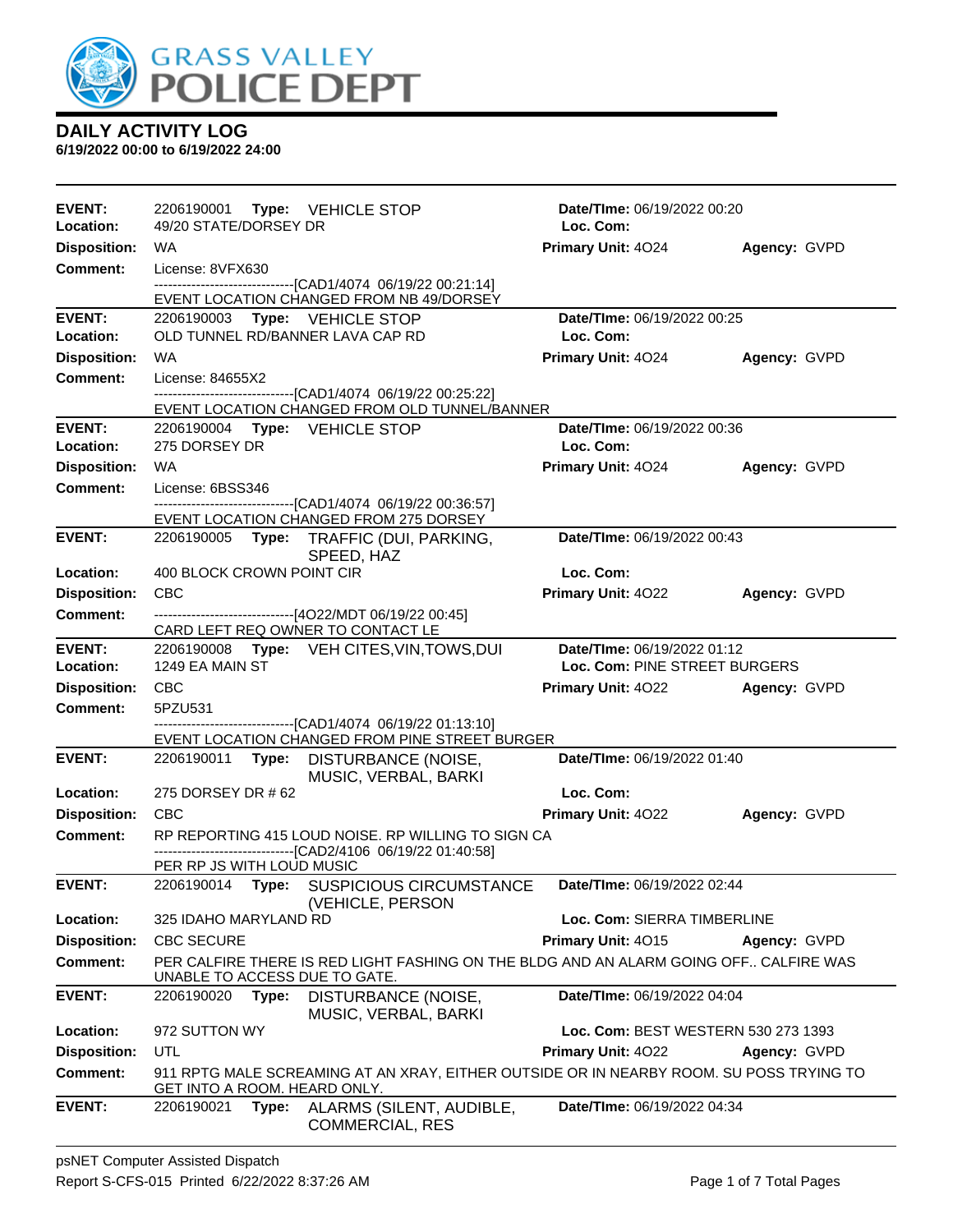

| Location:                  | 158 MILL ST                                                                                                                                                                                                                                                                   |       |                                                                                                                                                                    | Loc. Com: GARYS PLACE 530 272 5509       |              |  |
|----------------------------|-------------------------------------------------------------------------------------------------------------------------------------------------------------------------------------------------------------------------------------------------------------------------------|-------|--------------------------------------------------------------------------------------------------------------------------------------------------------------------|------------------------------------------|--------------|--|
| <b>Disposition:</b>        | FA EMPLOYEE ON SCENE                                                                                                                                                                                                                                                          |       |                                                                                                                                                                    | Primary Unit: 404                        | Agency: GVPD |  |
| <b>Comment:</b>            | <b>FRONT DOOR</b><br><b>SILENT</b><br><b>RESP PEND</b>                                                                                                                                                                                                                        |       |                                                                                                                                                                    |                                          |              |  |
| <b>EVENT:</b>              | Date/TIme: 06/19/2022 04:44<br>2206190022<br>Type:<br>911 UNKNOWN<br>(HANGUPS, ABAN'S)                                                                                                                                                                                        |       |                                                                                                                                                                    |                                          |              |  |
| Location:                  | 11228 MCCOURTNEY RD                                                                                                                                                                                                                                                           |       |                                                                                                                                                                    | Loc. Com: FAIRGROUNDS                    |              |  |
| <b>Disposition:</b>        | <b>HBD</b>                                                                                                                                                                                                                                                                    |       |                                                                                                                                                                    | <b>Primary Unit:</b>                     | Agency: GVPD |  |
| <b>Comment:</b>            | 911 OPEN LINE, MUSIC AND C4 CONVERSATION HEARD                                                                                                                                                                                                                                |       |                                                                                                                                                                    |                                          |              |  |
|                            |                                                                                                                                                                                                                                                                               |       | ------------------------------[CAD1/4074 06/19/22 04:45:47]<br>NEG ANSWER ON CB. UNABLE TO LEAVE VM<br>------------------------------[CAD1/4074 06/19/22 04:48:06] |                                          |              |  |
|                            |                                                                                                                                                                                                                                                                               |       | EVENT LOCATION CHANGED FROM LAT: 39.20058600 LONG: -121.056772 GRASS VALLEY<br>-------------------------------[CAD1/4074_06/19/22_04:48:16]                        |                                          |              |  |
|                            | ON CB ACCIDENTAL, C4<br>***** EVENT CLOSED BY CAD1                                                                                                                                                                                                                            |       |                                                                                                                                                                    |                                          |              |  |
| <b>EVENT:</b>              | 2206190023                                                                                                                                                                                                                                                                    |       | Type: DISTURBANCE (NOISE,<br>MUSIC, VERBAL, BARKI                                                                                                                  | Date/TIme: 06/19/2022 04:56              |              |  |
| Location:                  | 972 SUTTON WY                                                                                                                                                                                                                                                                 |       |                                                                                                                                                                    | Loc. Com: BEST WESTERN 530 273 1393      |              |  |
| <b>Disposition:</b>        | <b>CBC</b>                                                                                                                                                                                                                                                                    |       |                                                                                                                                                                    | Primary Unit: 4022                       | Agency: GVPD |  |
| <b>Comment:</b>            |                                                                                                                                                                                                                                                                               |       | RP RPTG MALE OUTSIDE THE ROOM SCREAMING OBSCINITIES. MALE CLOSE TO RPS ROOM. HEARD ONLY                                                                            |                                          |              |  |
|                            | -------------------------------[4O22/MDT 06/19/22 05:20]<br>NEG. CRIME// M/F ARGUING OVER PROPERTY//MALE DOES NOT WANT FEMALE AT THE ROOM//MALE IS ON<br>RENTAL AGREEMENT WITHOUT A GUEST//FEMALE ADVISED TO LEAVE DUE TO ONGOING<br>ARGUMENTS//MGMT ADVISED OF INCIDENT//CBC |       |                                                                                                                                                                    |                                          |              |  |
| <b>EVENT:</b>              | 2206190024                                                                                                                                                                                                                                                                    | Type: | TRAFFIC (DUI, PARKING,<br>SPEED, HAZ                                                                                                                               | Date/TIme: 06/19/2022 05:25              |              |  |
| <b>Disposition:</b>        |                                                                                                                                                                                                                                                                               |       | CIT VEH'S CITED AND PROVIDED 22651(K) NOTICE                                                                                                                       | Primary Unit: 4022                       | Agency: GVPD |  |
| <b>Comment:</b>            |                                                                                                                                                                                                                                                                               |       |                                                                                                                                                                    |                                          |              |  |
| <b>EVENT:</b>              | 2206190026                                                                                                                                                                                                                                                                    | Type: | ANIMALS (ABUSE, LOOSE,<br>FOUND, INJURED)                                                                                                                          | Date/TIme: 06/19/2022 07:04              |              |  |
| Location:                  | 250 MALLARD DR                                                                                                                                                                                                                                                                |       |                                                                                                                                                                    | Loc. Com:                                |              |  |
| <b>Disposition:</b>        | <b>CBC</b>                                                                                                                                                                                                                                                                    |       |                                                                                                                                                                    | Primary Unit: 4K19                       | Agency: GVPD |  |
| <b>Comment:</b>            |                                                                                                                                                                                                                                                                               |       | RP RPTG INJURED DEER, BROKEN LEG                                                                                                                                   |                                          |              |  |
| <b>EVENT:</b>              | 2206190036                                                                                                                                                                                                                                                                    | Type: | <b>SUSPICIOUS CIRCUMSTANCE</b><br>(VEHICLE, PERSON                                                                                                                 | Date/TIme: 06/19/2022 08:11              |              |  |
| Location:                  | <b>LITTON TRAIL</b>                                                                                                                                                                                                                                                           |       |                                                                                                                                                                    | Loc. Com:                                |              |  |
| <b>Disposition:</b>        | <b>CBC</b>                                                                                                                                                                                                                                                                    |       |                                                                                                                                                                    | Primary Unit: 4K19                       | Agency: GVPD |  |
| <b>Comment:</b>            | 911 MALE SUBJ SITTING ON THE TRAIL W/ A GAS CAN AND LIGHTER. SU TOLD RP SOMETHING ABOUT HIS<br>CAR BEING OUT OF GAS AND DOING SOME SORT OF JOB IN THE AREA.                                                                                                                   |       |                                                                                                                                                                    |                                          |              |  |
|                            | LAST SEEN ON THE BENCH NEAR SIERRA COLLEGE ON THE TRAIL                                                                                                                                                                                                                       |       |                                                                                                                                                                    |                                          |              |  |
|                            | LSW JACKET AND JEANS                                                                                                                                                                                                                                                          |       |                                                                                                                                                                    |                                          |              |  |
| <b>EVENT:</b><br>Location: | 2206190040<br>HUGHES RD/CYPRESS HILL DR                                                                                                                                                                                                                                       |       | Type: VANDALISM                                                                                                                                                    | Date/TIme: 06/19/2022 09:04<br>Loc. Com: |              |  |
| <b>Disposition:</b>        | CBC 98M                                                                                                                                                                                                                                                                       |       |                                                                                                                                                                    | Primary Unit: 4K19                       | Agency: GVPD |  |
| <b>Comment:</b>            |                                                                                                                                                                                                                                                                               |       | RP RPTG VANDALISM ON THE SIDWALK AT ABOVE THE LOCATION, RACIAL SLURS.                                                                                              |                                          |              |  |
|                            | TOMORROW.                                                                                                                                                                                                                                                                     |       | --------------------------[4K19/MDT 06/19/22 11:26]<br>GRAFFITI PRESSURE WASHED BUT STILL NEEDS A TOUCH UP. WILL FORWARD INFO TO 4Z15 FOR                          |                                          |              |  |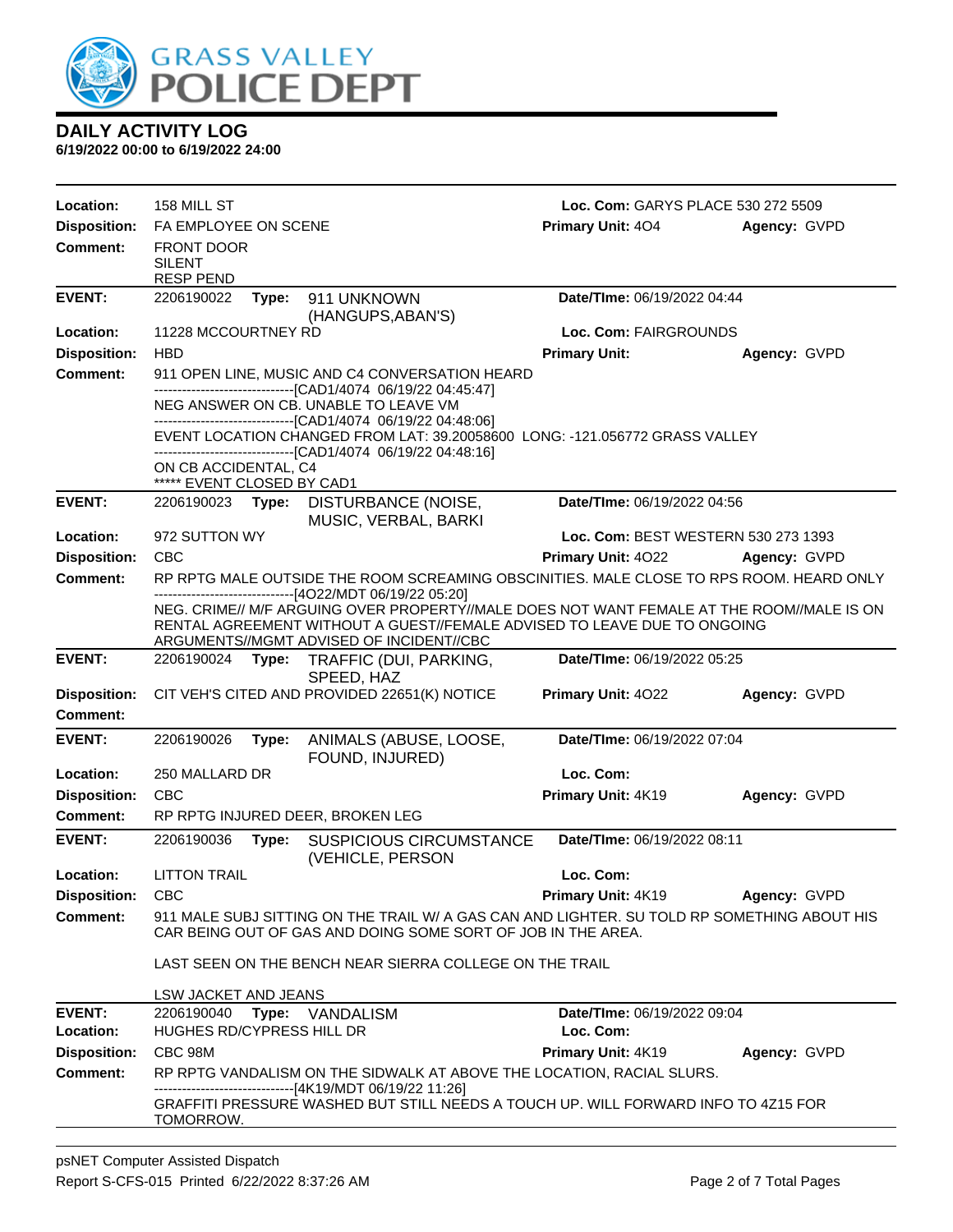

| <b>EVENT:</b>              | 2206190044                                                                                                                                                              |       | <b>Type:</b> ALARMS (SILENT, AUDIBLE,<br><b>COMMERCIAL, RES</b>                                                                                | Date/TIme: 06/19/2022 09:36                      |              |  |
|----------------------------|-------------------------------------------------------------------------------------------------------------------------------------------------------------------------|-------|------------------------------------------------------------------------------------------------------------------------------------------------|--------------------------------------------------|--------------|--|
| Location:                  | 2090 NEVADA CITY HY                                                                                                                                                     |       |                                                                                                                                                | Loc. Com: YUBA DOCS 530 274 5020                 |              |  |
| <b>Disposition:</b>        | FA RSP RESECURED                                                                                                                                                        |       |                                                                                                                                                | <b>Primary Unit: 409</b>                         | Agency: GVPD |  |
| <b>Comment:</b>            |                                                                                                                                                                         |       | OP 165/ AUD/ FRONT DOOR/ RESP PENDING                                                                                                          |                                                  |              |  |
| <b>EVENT:</b>              | 2206190060                                                                                                                                                              | Type: | <b>ORDINANCES</b><br>(COUNTY/MUNICIPAL)                                                                                                        | Date/TIme: 06/19/2022 10:39                      |              |  |
| Location:                  | 867 SUTTON WY                                                                                                                                                           |       |                                                                                                                                                | Loc. Com: SAFEWAY                                |              |  |
| <b>Disposition:</b>        | CBC 98T                                                                                                                                                                 |       |                                                                                                                                                | Primary Unit: 409                                | Agency: GVPD |  |
| <b>Comment:</b>            |                                                                                                                                                                         |       | SEVERAL TRANSIENTS IN THE PARKING LOT, REQG THEY BE MOVED ALONG.                                                                               |                                                  |              |  |
|                            | -------------------------[CAD1/4011_06/19/22 11:01:29]<br>RP CALLED BACK, FEMALE SUBJ KEEPS COMING IN THE STORE EVEN THOUGH RP KICKED HER OUT 5<br>TIMES ALREADY TODAY. |       |                                                                                                                                                |                                                  |              |  |
|                            |                                                                                                                                                                         |       | NAME "SARAH", TATTOO UNDER EYE, LSW HOODIE AND BLK/ WHI BLANKET                                                                                |                                                  |              |  |
| <b>EVENT:</b>              | 2206190083                                                                                                                                                              | Type: | DRUGS (ANY NARCOTIC<br><b>RELATED OFFENSE)</b>                                                                                                 | Date/TIme: 06/19/2022 12:23                      |              |  |
| Location:                  | 420 COLFAX AV                                                                                                                                                           |       |                                                                                                                                                | Loc. Com: THE BOTTLE SHOP                        |              |  |
| <b>Disposition:</b>        | <b>CBC</b>                                                                                                                                                              |       |                                                                                                                                                | Primary Unit: 409                                | Agency: GVPD |  |
| <b>Comment:</b>            | 911 TWO MALES AND A BLOND FEMALE IN A DIRTY BLK NISSAN MAXIMA, SMOKING METH.                                                                                            |       |                                                                                                                                                |                                                  |              |  |
|                            | 6VEH465                                                                                                                                                                 |       |                                                                                                                                                |                                                  |              |  |
|                            | LAST SEEN IN THE PARKING LOT                                                                                                                                            |       | ------------------------[CAD1/4011_06/19/22 12:25:01]                                                                                          |                                                  |              |  |
| <b>EVENT:</b><br>Location: | 2206190084 Type: THREATS<br>867 SUTTON WY                                                                                                                               |       |                                                                                                                                                | Date/TIme: 06/19/2022 12:27<br>Loc. Com: SAFEWAY |              |  |
| <b>Disposition:</b>        |                                                                                                                                                                         |       | CBC SAME XRAY AS EARLIER CALL                                                                                                                  | <b>Primary Unit: 4024</b>                        | Agency: GVPD |  |
| <b>Comment:</b>            |                                                                                                                                                                         |       | TWO TRANSIENT SUBJS LOITERING NEAR THE LAUNDROMAT. ONE OF THE SUBJS VERBALLY ASSULTED AN<br>EMPLOYEE AND THREATENED TO BURN DOWN THE BUILDING. |                                                  |              |  |
|                            |                                                                                                                                                                         |       | SU IS WMA, APPROX 60YO, GRY HAIR, WHI COLLARED SHIRT, CARRY DUFFLE BAG.                                                                        |                                                  |              |  |
|                            |                                                                                                                                                                         |       | OTHER SUBJ IS WMA LSW TSHIRT, SHORTS, GLASSES                                                                                                  |                                                  |              |  |
| <b>EVENT:</b><br>Location: | 2206190088<br>1005 SUTTON WY                                                                                                                                            |       | Type: TRESPASS                                                                                                                                 | Date/TIme: 06/19/2022 12:49<br>Loc. Com: CVS     |              |  |
| <b>Disposition:</b>        | CBC                                                                                                                                                                     |       |                                                                                                                                                | <b>Primary Unit: 4024</b>                        | Agency: GVPD |  |
| <b>Comment:</b>            |                                                                                                                                                                         |       | RP RPTG FEMALE SUBJ REFUSING TO LEAVE, LOITERING, SMOKING. HABITUAL ISSUE                                                                      |                                                  |              |  |
|                            |                                                                                                                                                                         |       | WFA APPROX 60YO, LSW BLU SHIRT, BLU JEANS, SNOW BOOTS<br>-------------------------------[CAD1/4011 06/19/22 12:50:51]                          |                                                  |              |  |
|                            |                                                                                                                                                                         |       | RP STATED IF SHE KEEPS CAUSING ISSUES AND NOT COMPLYING, HE WILL HAVE TO HANDCUFF HER AND<br>ESCORT HER OFF THE PROPERTY                       |                                                  |              |  |
| <b>EVENT:</b><br>Location: | 2206190089<br>NB 49/BRUNSWICK                                                                                                                                           |       | Type: VEHICLE STOP                                                                                                                             | Date/TIme: 06/19/2022 12:52<br>Loc. Com:         |              |  |
| <b>Disposition:</b>        | <b>RPT</b>                                                                                                                                                              |       |                                                                                                                                                | Primary Unit: 409                                | Agency: GVPD |  |
| Case No:                   | G2201533                                                                                                                                                                |       |                                                                                                                                                |                                                  |              |  |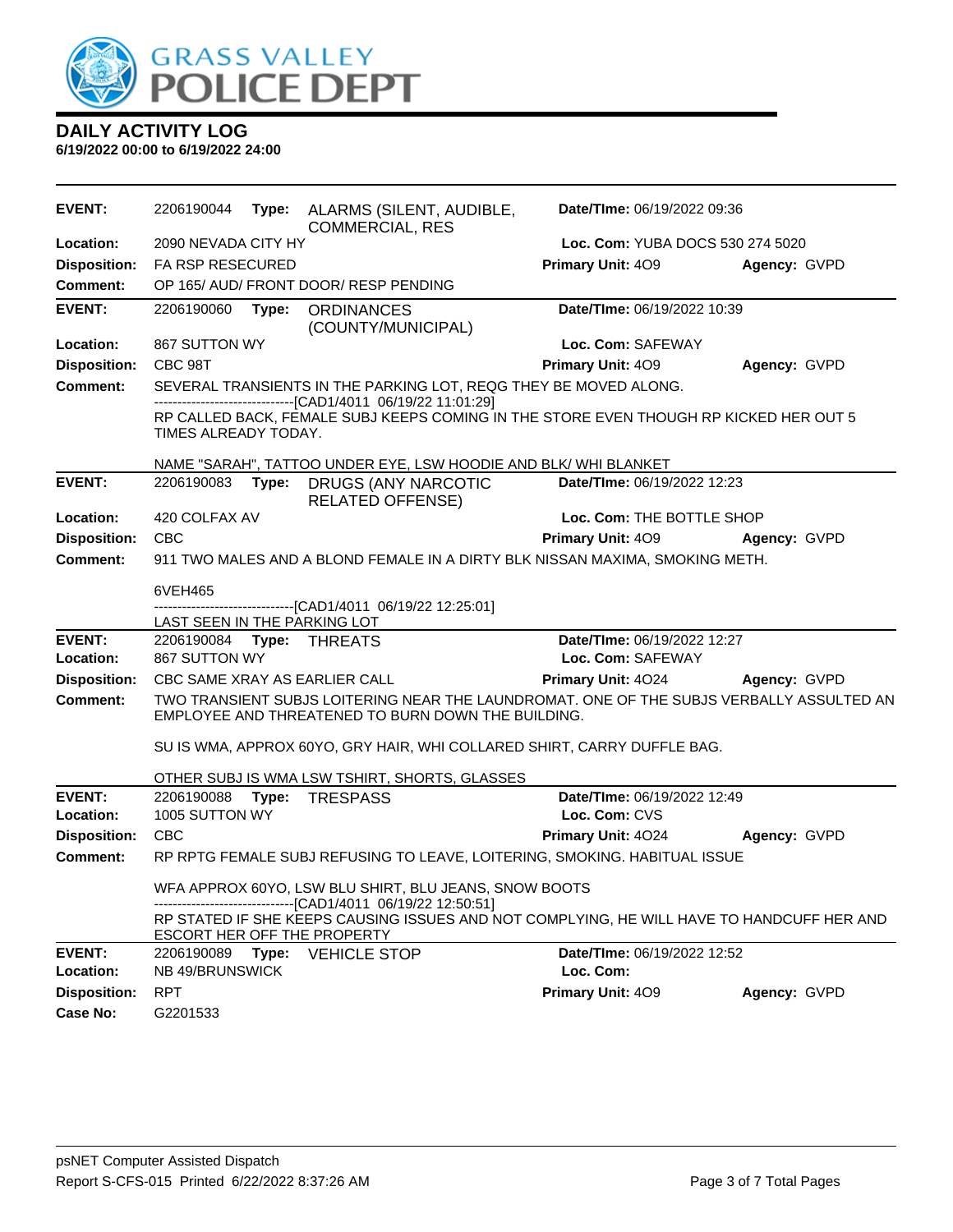

| <b>Comment:</b>     | License: N4A7FE State: AZ                                                                                  |       |                                                                                                                                                    |                             |              |  |
|---------------------|------------------------------------------------------------------------------------------------------------|-------|----------------------------------------------------------------------------------------------------------------------------------------------------|-----------------------------|--------------|--|
|                     | 4S3 ADVISED                                                                                                |       | ------------------------------[CAD2/3980_06/19/22 12:53:20]                                                                                        |                             |              |  |
|                     |                                                                                                            |       | -------------------------------[CAD1/4011 06/19/22 13:10:26]                                                                                       |                             |              |  |
|                     |                                                                                                            |       | VEH IS CONFIRMED OUTSTANDING W/ KINGMAN PD IN ARIZONA<br>---------------------------------[CAD3/4132 06/19/22 13:42:23]                            |                             |              |  |
|                     |                                                                                                            |       | ISSUED CASE# G2201533 FOR AGENCY GVPD by UNIT 4O9                                                                                                  |                             |              |  |
|                     |                                                                                                            |       | ------------------------------[CAD3/4132 06/19/22 14:21:45]                                                                                        |                             |              |  |
|                     |                                                                                                            |       | WHEN ATTEMPTING TO PLACE LOCATE MSG "NOT ON FILE", ORIGINATING AGENCY MUST HAVE CANCELED<br>THE ENTRY BECAUSE IT WAS NOT CONSIDERED STOLEN PER 4O9 |                             |              |  |
| <b>EVENT:</b>       | Date/TIme: 06/19/2022 12:52<br>2206190089<br>Type: VEHICLE STOP                                            |       |                                                                                                                                                    |                             |              |  |
| Location:           | NB 49/BRUNSWICK                                                                                            |       |                                                                                                                                                    | Loc. Com:                   |              |  |
| <b>Disposition:</b> | <b>RPT</b>                                                                                                 |       |                                                                                                                                                    | <b>Primary Unit: 409</b>    | Agency: GVPD |  |
| <b>Case No:</b>     | G2201535                                                                                                   |       |                                                                                                                                                    |                             |              |  |
| <b>Comment:</b>     | License: N4A7FE State: AZ                                                                                  |       | -------------------------------[CAD2/3980_06/19/22 12:53:20]                                                                                       |                             |              |  |
|                     | 4S3 ADVISED                                                                                                |       |                                                                                                                                                    |                             |              |  |
|                     |                                                                                                            |       | -------------------------------[CAD1/4011 06/19/22 13:10:26]<br>VEH IS CONFIRMED OUTSTANDING W/ KINGMAN PD IN ARIZONA                              |                             |              |  |
|                     |                                                                                                            |       | -------------------------------[CAD3/4132 06/19/22 13:42:23]                                                                                       |                             |              |  |
|                     |                                                                                                            |       | ISSUED CASE# G2201533 FOR AGENCY GVPD by UNIT 4O9                                                                                                  |                             |              |  |
|                     |                                                                                                            |       | ------------------------[CAD3/4132_06/19/22 14:21:45]<br>WHEN ATTEMPTING TO PLACE LOCATE MSG "NOT ON FILE", ORIGINATING AGENCY MUST HAVE CANCELED  |                             |              |  |
|                     |                                                                                                            |       | THE ENTRY BECAUSE IT WAS NOT CONSIDERED STOLEN PER 4O9                                                                                             |                             |              |  |
| <b>EVENT:</b>       | 2206190093                                                                                                 | Type: | TRAFFIC (DUI, PARKING,                                                                                                                             | Date/TIme: 06/19/2022 13:05 |              |  |
| Location:           |                                                                                                            |       | SPEED, HAZ<br>49/20 RAMP STATE/BRUNSWICK RD                                                                                                        | Loc. Com: SB                |              |  |
| <b>Disposition:</b> | <b>HBD</b>                                                                                                 |       |                                                                                                                                                    | <b>Primary Unit:</b>        | Agency: GVPD |  |
| <b>Comment:</b>     |                                                                                                            |       | 911 MATTRESS IN ROADWAY, TRF TO CHP.                                                                                                               |                             |              |  |
|                     | ***** EVENT CLOSED BY CAD2                                                                                 |       |                                                                                                                                                    |                             |              |  |
| <b>EVENT:</b>       | 2206190094                                                                                                 |       | Type: ORDINANCES<br>(COUNTY/MUNICIPAL)                                                                                                             | Date/TIme: 06/19/2022 13:07 |              |  |
| Location:           | 592 DOUGLAS AV                                                                                             |       |                                                                                                                                                    | Loc. Com:                   |              |  |
| <b>Disposition:</b> | <b>CBC</b>                                                                                                 |       |                                                                                                                                                    | <b>Primary Unit: 4024</b>   | Agency: GVPD |  |
| <b>Comment:</b>     | NEIGHBOR DOING CONSTRUCTION, DUMPING DIRT ON THE LOT. RP STATING CONSTRUCTION IS NOT<br>ALLOWED ON SUNDAYS |       |                                                                                                                                                    |                             |              |  |
| <b>EVENT:</b>       | 2206190097                                                                                                 | Type: | <b>ORDINANCES</b><br>(COUNTY/MUNICIPAL)                                                                                                            | Date/TIme: 06/19/2022 13:25 |              |  |
| Location:           | 114 STANFORD CT                                                                                            |       |                                                                                                                                                    | Loc. Com:                   |              |  |
| <b>Disposition:</b> | UTL                                                                                                        |       |                                                                                                                                                    | Primary Unit: 4024          | Agency: GVPD |  |
| <b>Comment:</b>     |                                                                                                            |       | RP RPTG JUVS RIDING DIRT BIKES ON THE STREET W/ OUT PARENT SUPERVISION<br>----------------------[CAD1/4011_06/19/22 13:25:39]                      |                             |              |  |
|                     |                                                                                                            |       | <b>CURRENTLY ON CYPRESS HILL DR</b>                                                                                                                |                             |              |  |
| <b>EVENT:</b>       | 2206190101                                                                                                 | Type: | 911 UNKNOWN                                                                                                                                        | Date/TIme: 06/19/2022 13:57 |              |  |
| Location:           |                                                                                                            |       | (HANGUPS, ABAN'S)<br>LAT: 39.23222600 LONG: -121.041237                                                                                            | Loc. Com:                   |              |  |
| <b>Disposition:</b> | <b>HBD</b>                                                                                                 |       |                                                                                                                                                    | <b>Primary Unit:</b>        | Agency: GVPD |  |
| <b>Comment:</b>     | 911 ABAN.                                                                                                  |       |                                                                                                                                                    |                             |              |  |
|                     |                                                                                                            |       | -------------------------[CAD1/4011_06/19/22 13:58:39]                                                                                             |                             |              |  |
|                     |                                                                                                            |       | NEG ANSWER ON CALL BACK, VM LEFT<br>----------------------------------[CAD3/4132 06/19/22 14:05:13]                                                |                             |              |  |
|                     |                                                                                                            |       | NEG HISTORY W/ PHONE NUMBER                                                                                                                        |                             |              |  |
|                     | ***** EVENT CLOSED BY CAD3                                                                                 |       |                                                                                                                                                    |                             |              |  |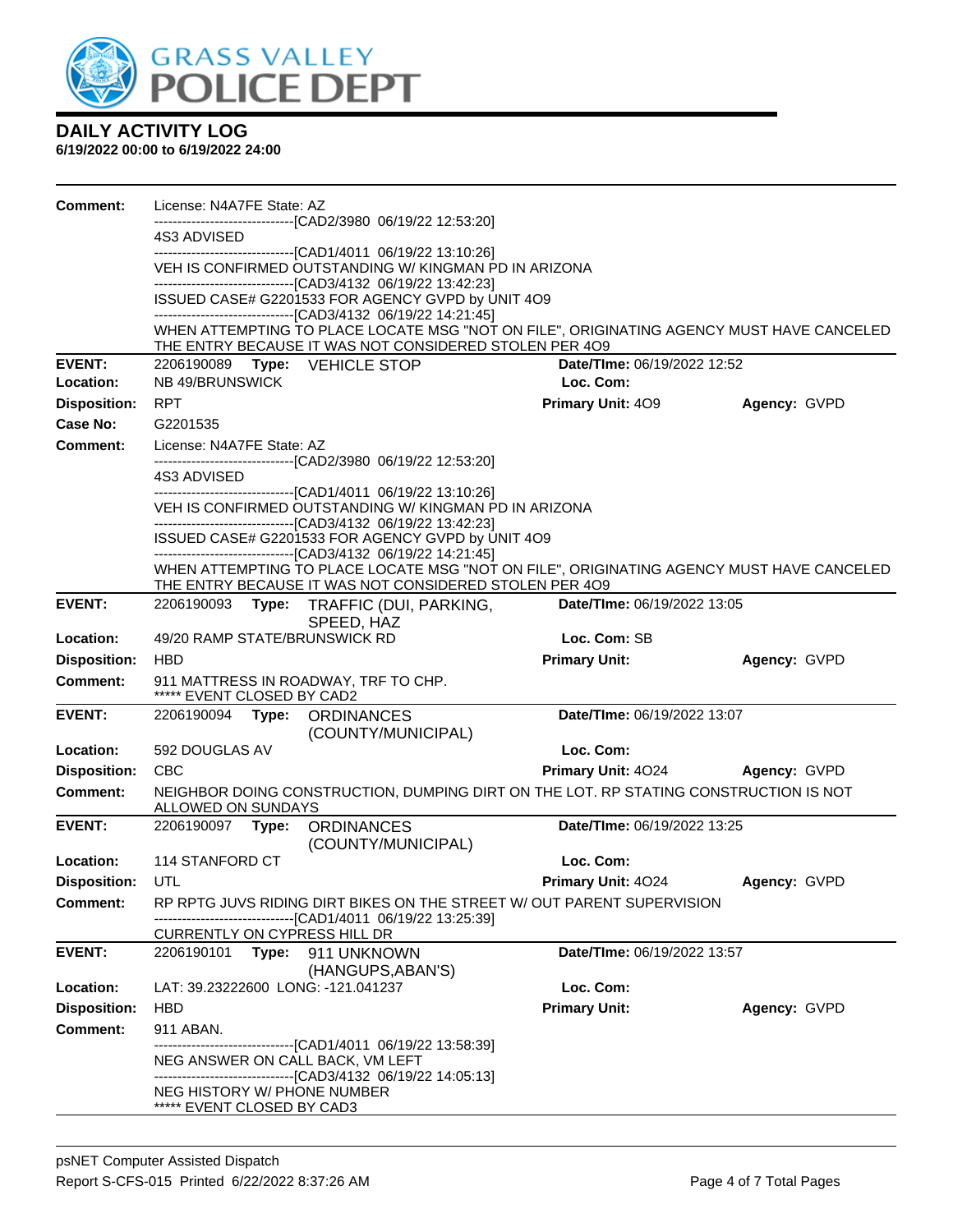

| <b>EVENT:</b>                    | 2206190102                                                                                                                                                                          |       | Type: ANIMALS (ABUSE, LOOSE,<br>FOUND, INJURED)                                                                               | Date/TIme: 06/19/2022 13:59          |              |  |
|----------------------------------|-------------------------------------------------------------------------------------------------------------------------------------------------------------------------------------|-------|-------------------------------------------------------------------------------------------------------------------------------|--------------------------------------|--------------|--|
| Location:                        | 226 E MAIN ST                                                                                                                                                                       |       |                                                                                                                               | Loc. Com: MARIAS 530 274 2040        |              |  |
| <b>Disposition:</b>              | <b>CBC</b>                                                                                                                                                                          |       |                                                                                                                               | Primary Unit: 4024                   | Agency: GVPD |  |
| <b>Comment:</b>                  |                                                                                                                                                                                     |       | RP RPTG TWO DOGS IN A LIGHT GRN SUBA OUTBACK IN THE FRONT OF THE BNS.                                                         |                                      |              |  |
| <b>EVENT:</b>                    | 2206190110                                                                                                                                                                          | Type: | TRAFFIC (DUI, PARKING,<br>SPEED, HAZ                                                                                          | Date/TIme: 06/19/2022 14:46          |              |  |
| Location:                        | SO AUBURN ST/WE EMPIRE ST                                                                                                                                                           |       |                                                                                                                               | Loc. Com:                            |              |  |
| <b>Disposition:</b>              | CBC BEAT OFFICER DVISED                                                                                                                                                             |       |                                                                                                                               | <b>Primary Unit: 409</b>             | Agency: GVPD |  |
| <b>Comment:</b>                  | RP RPTG MALE SUBJ BLOWING YARD DEBRIS INTO THE RW, GRY SHIRT AND KHAKI SHORTS<br>---------------------------------[CAD2/3980_06/19/22 14:46:23]<br>EVENT CALL TYPE CHANGED FROM DIS |       |                                                                                                                               |                                      |              |  |
| <b>EVENT:</b>                    |                                                                                                                                                                                     |       | 2206190112 Type: WELFARE CHECK                                                                                                | Date/TIme: 06/19/2022 14:50          |              |  |
| Location:                        | 892 E MAIN ST                                                                                                                                                                       |       |                                                                                                                               | Loc. Com: GRASS VALLEY SHELL         |              |  |
| <b>Disposition:</b>              | ARA BOOKED 647F                                                                                                                                                                     |       |                                                                                                                               | <b>Primary Unit: 4024</b>            | Agency: GVPD |  |
| Case No:                         | G2201534                                                                                                                                                                            |       |                                                                                                                               |                                      |              |  |
| Comment:                         | 911 REQG WELFARE CHECK ON 11550 SUBJ. PANTS ARE FALLING DOWN, DOESNT RESPOND WHEN<br>PEOPLE TALK TO HIM. HAS HANDS IN HIS POCKETS, WALKING AROUND.                                  |       |                                                                                                                               |                                      |              |  |
|                                  | LONG HAIR, LSW SHORTS.                                                                                                                                                              |       | -------------------------------[CAD1/4011 06/19/22 15:20:26]<br>ISSUED CASE# G2201534 FOR AGENCY GVPD by UNIT 4O24            |                                      |              |  |
| <b>EVENT:</b>                    |                                                                                                                                                                                     |       | 2206190116 Type: FOLLOWUP                                                                                                     | Date/TIme: 06/19/2022 14:58          |              |  |
| Location:                        | 592 DOUGLAS AV                                                                                                                                                                      |       |                                                                                                                               | Loc. Com:                            |              |  |
| <b>Disposition:</b>              | CBC RP DISCONNECTED                                                                                                                                                                 |       |                                                                                                                               | Primary Unit: 4024                   | Agency: GVPD |  |
| <b>Comment:</b>                  | RP STATING NEIGHBOR IS STILL DOING CONSTRUCTION AND SHE IS FED UP W/ IT.                                                                                                            |       |                                                                                                                               |                                      |              |  |
|                                  |                                                                                                                                                                                     |       |                                                                                                                               |                                      |              |  |
| <b>EVENT:</b>                    | 2206190117 Type:                                                                                                                                                                    |       | <b>WELFARE CHECK</b>                                                                                                          | Date/TIme: 06/19/2022 15:29          |              |  |
| Location:                        | 522 SUTTON WY                                                                                                                                                                       |       |                                                                                                                               | Loc. Com: BEHIND BEACH HUT DELI      |              |  |
| <b>Disposition:</b>              | CBC AMA, 98T                                                                                                                                                                        |       |                                                                                                                               | Primary Unit: 4K19                   | Agency: GVPD |  |
| <b>Comment:</b><br><b>EVENT:</b> | 2206190120                                                                                                                                                                          | Type: | 911 CHP TRANSFER/ RPTG MALE "OUT LIKE A LIGHT" LAYING ON THE GROUND TRANSFER TO CALFIRE<br>ALARMS (SILENT, AUDIBLE,           | Date/TIme: 06/19/2022 15:43          |              |  |
|                                  |                                                                                                                                                                                     |       | <b>COMMERCIAL, RES</b>                                                                                                        |                                      |              |  |
| Location:                        | <b>1040 E MAIN ST</b>                                                                                                                                                               |       |                                                                                                                               | Loc. Com: NEVADA COUNTY COUNTRY CLUB |              |  |
| <b>Disposition:</b><br>Comment:  |                                                                                                                                                                                     |       | CBC NO ALARM, THEYLL CALL MAINT.<br>OP JOHN/ AUD/ ENTRY DOOR/ RESP PENDING                                                    | Primary Unit: 409                    | Agency: GVPD |  |
| <b>EVENT:</b>                    | 2206190122                                                                                                                                                                          | Type: | TRAFFIC (DUI, PARKING,                                                                                                        | Date/Time: 06/19/2022 15:56          |              |  |
| Location:                        |                                                                                                                                                                                     |       | SPEED, HAZ<br>49/20 STATE/IDAHO MARYLAND RD                                                                                   | Loc. Com: NB                         |              |  |
| <b>Disposition:</b>              | UTL UTL                                                                                                                                                                             |       |                                                                                                                               | Primary Unit: 4K19                   | Agency: GVPD |  |
| <b>Comment:</b>                  |                                                                                                                                                                                     |       | PR RTPG RECKLESS VEH, DARK BLUE HONDA, SPEEDING AND TAILGATING, ALMOST RAN CALLER OFF THE<br>ROAD. LIC: 5AAJ541, XREF TO CHP. |                                      |              |  |
| <b>EVENT:</b>                    | 2206190124                                                                                                                                                                          | Type: | <b>FOOT PATROL</b>                                                                                                            | Date/TIme: 06/19/2022 16:19          |              |  |
| <b>Disposition:</b>              | <b>CBC</b>                                                                                                                                                                          |       |                                                                                                                               | Primary Unit: 4024                   | Agency: GVPD |  |
| <b>Comment:</b>                  |                                                                                                                                                                                     |       |                                                                                                                               |                                      |              |  |
| <b>EVENT:</b>                    | 2206190126                                                                                                                                                                          | Type: | <b>SUSPICIOUS CIRCUMSTANCE</b><br>(VEHICLE, PERSON                                                                            | Date/TIme: 06/19/2022 16:21          |              |  |
| Location:                        | 720 SUTTON WY                                                                                                                                                                       |       |                                                                                                                               | Loc. Com: RITE AID                   |              |  |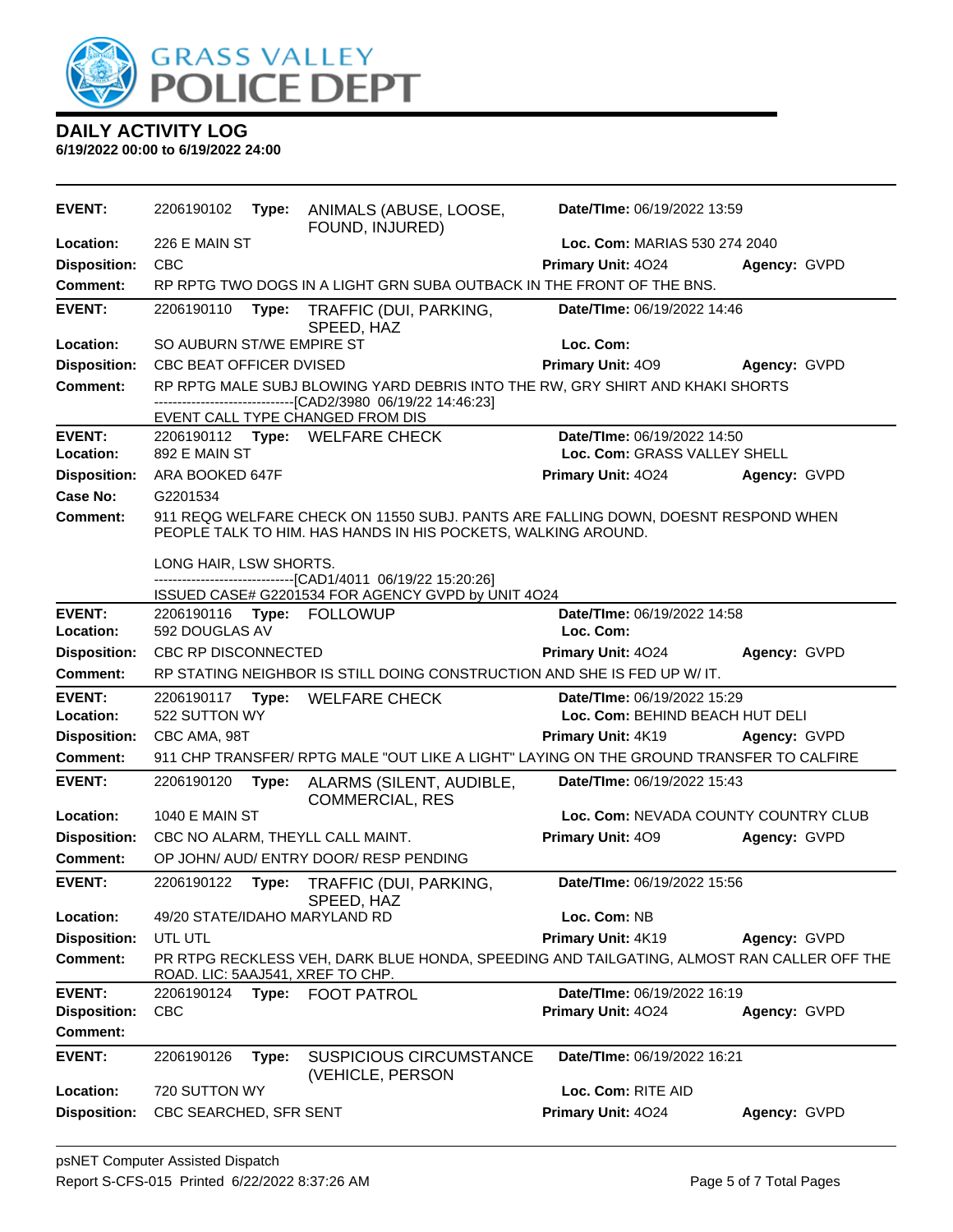

**6/19/2022 00:00 to 6/19/2022 24:00**

**Comment:** RP RPTG 11550 MALE SUBJ BLOCKIG PEOPLE FROM THE PHARMACY DRIVE UP LANE, WMA 30YRS OLD, LSW DIRTY GRY SHIRT AND KHAKI PANTS **EVENT:** 2206190138 **Type:** 911 UNKNOWN (HANGUPS,ABAN'S) **Date/TIme:** 06/19/2022 17:16 **Location:** 454 CAROL DR **Loc. Com: Disposition:** HBD **Primary Unit: Agency:** GVPD **Comment:** 911 ACCIDENTAL \*\*\*\*\* EVENT CLOSED BY CAD3 **EVENT:** 2206190139 **Type:** CITIZEN ASSIST (CIVIL STANDBY'S, LOCKOUT **Date/TIme:** 06/19/2022 17:41 **Location:** 129 S AUBURN ST **Loc. Com:** GRASS VALLEY POLICE DEPARTMENT **Disposition:** CBC 98M **Primary Unit:** 4K19 **Agency:** GVPD **Comment:** RP RPTG CUSTODY EXCHANGE, XRAY HALF IS LATE, THE EXCHANGE TO SUPPOSED TO TAKE PLACE AT 1700. THE CALLER LIVES IN TRUCKEE. ------------------------------[4K19/MDT 06/19/22 17:55] CONTACT MADE WITH RP AND 21 CONTACT MADE WITH XRAY HALF WHO IS EN ROUTE FROM AUBURN. COURT ORDER ADVISES 1700 DROP OFF TIME HOWEVER XRAY STATED THEY COMMUNICATED ABOUT AN EXTENSION OF THE DROP OFF TIME. ADDITIONALLY, BOTH PARTIES ADVISED TO NOT NEGOTIATE THE DROP OFF TIME AS IT IS A COURT ORDER. PER RP, NEG CHARGES DESIRED AGAINST XRAY. **EVENT:** 2206190140 **Type:** ASSAULTS, BATTERY (415 PHYSICAL) **Date/TIme:** 06/19/2022 17:51 **Location:** 1005 SUTTON WY **Loc. Com:** CVS PARKING **Disposition:** RPT RPT TAKEN **Primary Unit:** 4O24 **Agency:** GVPD **Case No:** G2201536 **Comment:** 911 CALLER ADVISED A MALE, SHOVED HIM, CALLER PUSHED MALE BACK. CALLER GOT INTO HIS VEH AND ATTEMPTED TO DRIVE OFF, BUT THE MALE HELD ONTO THE VEH AND SPIT AT CALLER AND THE OTHER PASSENGER. CALLER SAW MALE FALL OFF HIS VEHICLE, UNKN IF INJURED. CALLER DOES HAVE A KNIFE IN HIS VEH. ------------------------------[CAD3/4132 06/19/22 17:52:18] SUSPECT IS LAYING UNDER A TREE NEAR THE BEST WESTERN HOTEL BUS STOP. OLDER MALE, WHITE HAIR. POSSIBLE NAME "JOE" CALLER THINKS SUSPECT HBD. ------------------------------[CAD2/3980 06/19/22 17:52:52] 1039 CALFIRE TO STAGE ------------------------------[CAD3/4132 06/19/22 17:53:31] CALLER IS NOW CLOSER TO THE WENDYS PARKING LOT IN A 2003 HONDA VAN, GOLD LIC: 5DPS749. ------------------------------[CAD3/4132 06/19/22 17:55:35] LIC PLATE NOT RETURNING. ------------------------------[CAD2/3980 06/19/22 17:59:06] 1039 CALFIRE TO HEAD IN ------------------------------[CAD1/4011 06/19/22 18:09:10] ISSUED CASE# G2201536 FOR AGENCY GVPD by UNIT 4O24 **EVENT:** 2206190144 **Type:** VEHICLE STOP **Date/TIme:** 06/19/2022 18:17 **Location:** 105 NEAL ST **Loc. Com:** SAFEWAY **Disposition:** WA **Primary Unit:** 4K19 **Agency:** GVPD **Comment:** License: 3MTZ449 State: CA ------------------------------[CAD1/4011 06/19/22 18:17:30] EVENT LOCATION CHANGED FROM SAFEWAY **EVENT:** 2206190149 **Type:** GV PUBLIC WORKS - WATER **ISSUE Date/TIme:** 06/19/2022 18:28 **Location:** 206 HILL ST **Loc. Com: Disposition:** HBD **Primary Unit: Agency:** GVPD